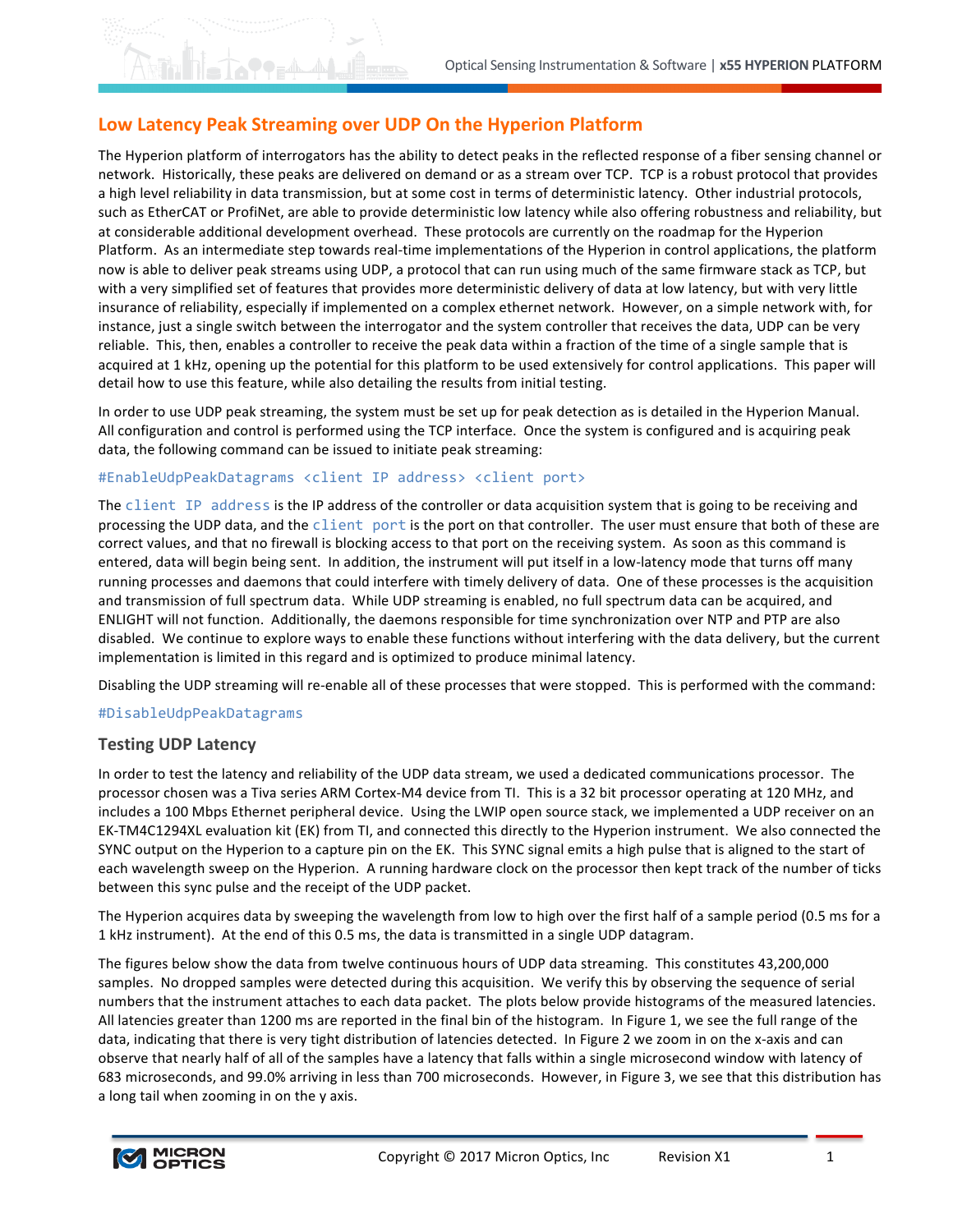We still see some latencies that are above 1 ms. In total we see 66 such samples that exceeded 1 ms (note that at the beginning of the acquisition there were 13 spurious measurements as the sample and clock became properly aligned, and the are not included in this number, but they do appear on the histogram below). This amounts to about 1.5 out of every million samples having a delay greater than 1 ms.

The reason for these high latencies is that they Hyperion instrument is not built with a true real time operating system, and it is possible for different pieces of the firmware implementation to interfere and produce small delays. This becomes increasingly harder to detect and correct, as there is no simple way to detect the source of a few millisecond delay that only happens a couple of time per hour. Users that seek to implement this inside of a control loop need to be aware of the possibility of these rare delays occurring. The maximum observed latency was 2.38 ms, and values close to this (2.34 to 2.38) are repeated regularly at a rate of a few times per hour. These repeated values indicate a common source within the operating system, but we have not yet been able to detect the nature of this source of delay.

Our original target performance for this UDP implementation was to have %99.99 of all samples received within the 1 ms window, and these measurements verify that we have achieved this target. Such low latency is impossible with a TCP implementation, and so this UDP stream offers the best possible performance for real time fiber optic sensing applications.



**Figure 1**